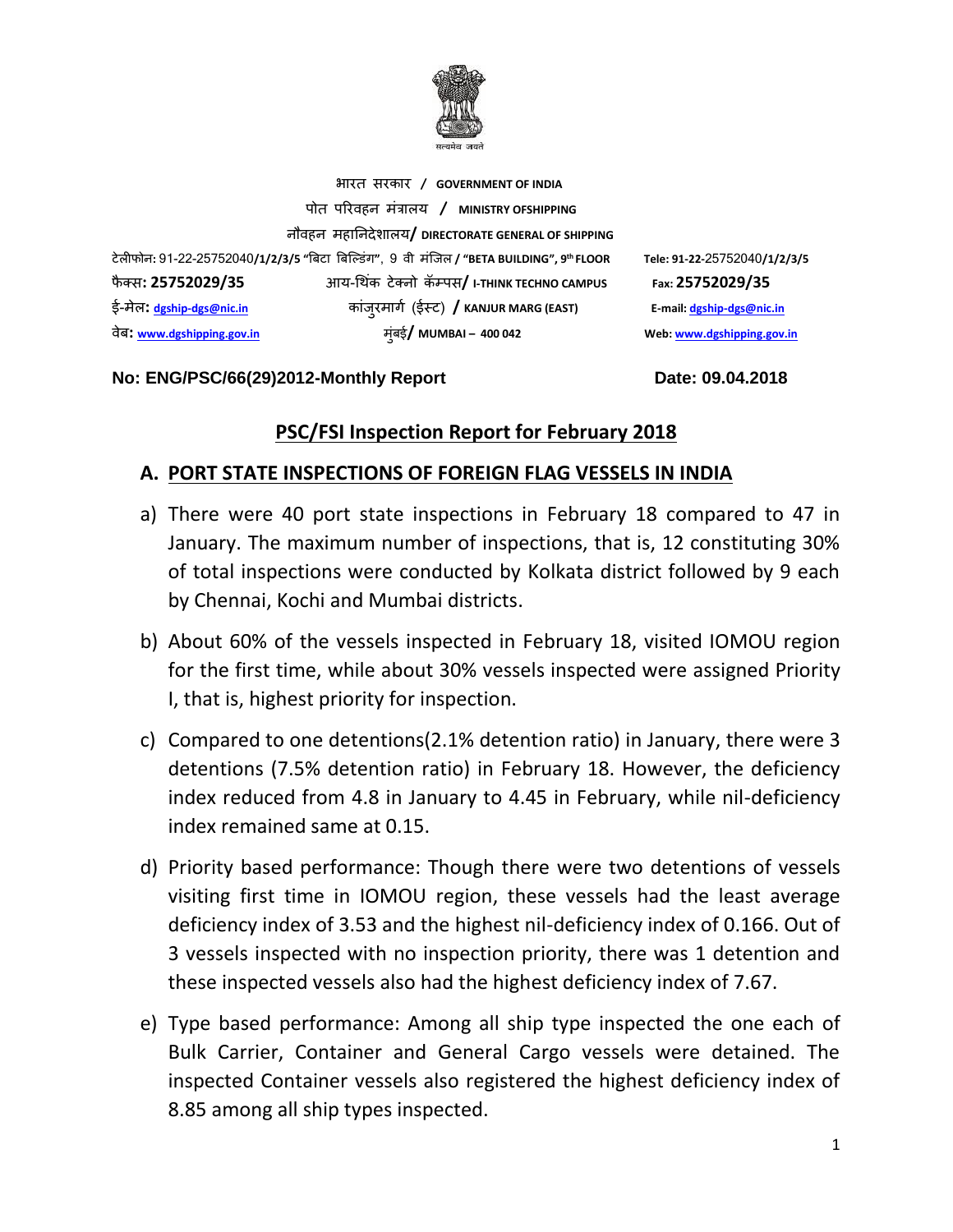- f) Recognized Organizations: One vessel each with IRS, KRS & BV as Recognized Organization was detained. The highest deficiency index was registered by IRS Class vessels inspected.
- g) Flags performance: One each of Hong Kong, Thailand and Panama Flag vessels was detained in February 2018. The inspected Thailand Flag vessels also registered the highest deficiency index of 9.5
- h) The major areas where maximum number of deficiencies were registered are Propulsion & Auxiliary Machinery, Living Conditions of Seafarers and Fire Safety measures.

| <b>Name of Vessels</b> | <b>IMO No.</b> | <b>Flag</b> | <b>RO</b>  | Type/Age                     |
|------------------------|----------------|-------------|------------|------------------------------|
| East Ayutthaya         | 9584293        | Thailand    | <b>KRS</b> | <b>Bulk Carrier/10 Years</b> |
| OEL Bengal             | 8510362        | Panama      | IRS        | Container/33 Years           |
| Orchid                 | 9449326        | Hong-Kong   | BV         | General Cargo/11 Years       |

i) Detained Vessel

# **B. Flag State Inspections of Indian Flag Vessels**

- a) There were 29 Flag state inspections in February 18 compared to 34 in January 18. The maximum number of inspections, that is, 9 were conducted by Mumbai district followed by 8 each by Chennai and Kolkata district.
- b) Continuing with improved performance in January 18, there were nil detentions in February with average deficiency index reducing from 8.3 to 6.48 and nil-deficiency index increasing from 0 to 0.069.
- c) **Performance based on type**: Among all ship types inspected, Bulk Carriers registered the highest deficiency index of 10.4 followed by Container vessels with an average deficiency index of 8. The General Cargo vessels inspected registered least deficiency index of 4.
- d) **Performance based on age**:Among all age categories inspected, the highest deficiency index of 7.73 was registered for vessels between 15-25 years of age. Based on age and ship type, Bulk Carriers between 15-25 years of age registered the highest deficiency index of 12 followed by Container vessels of 15-25 Years age category with a deficiency index of 10. The least deficiency index of 2 was registered by vessels above 25 years of age.
- e) **Performance based on size**:The highest deficiency index of 7.26 was registered by inspected vessels above 3000gt. Among this size category Bulk Carriers and Container Vessels inspected registered the highest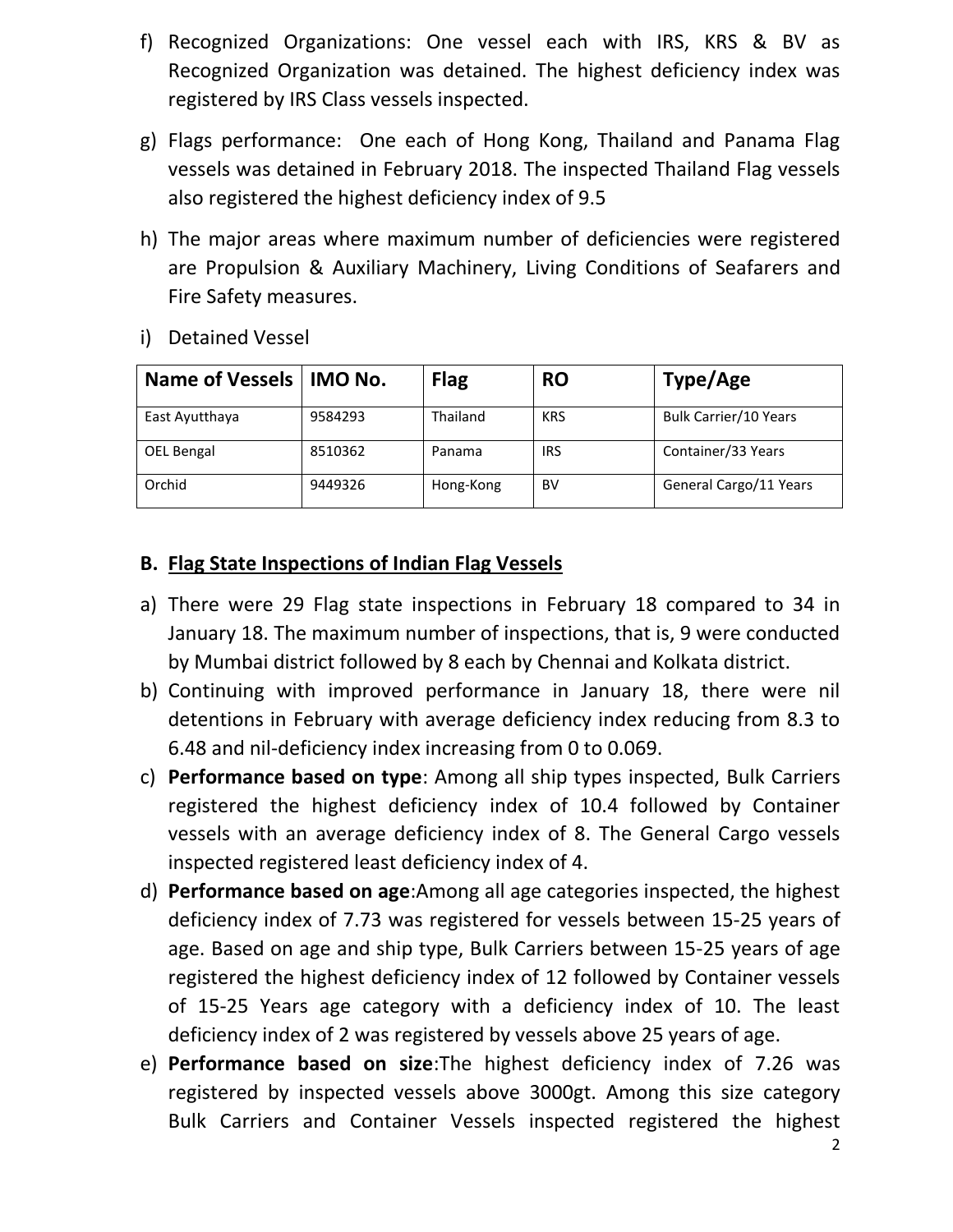deficiency index of 10.4 and 10 respectively. The least deficiency index of 3 was registered by vessels between 500-3000GT.

- f) **Recognized Organizations**: IRS/BV dual class vessels registered highest deficiency index of 12 while IRS-DNV-GL(AS) dual class vessels registered the least deficiency index of 1.
- g) **Owners/Managers**: The ships managed by Apeejay Shipping registered the highest deficiency index of 16.5 followed by vessels belonging to Tuticorin Port Trust and TW Ship Management with a deficiency index of 10 each.
- h) The top three areas of deficiencies are Working conditions of Seafarers, Safety of Navigation, Life-Saving Appliances and Alarms.

# **C. Port State Inspection of Indian Flag Vessels abroad**

- a) There was a total of 13 Indian Flag vessels inspected in February 2018 in 5 regional MOU/ PSC regimes.
- b) In February 18, there was 1 detention, an average deficiency index of 3.3 and a nil-deficiency index of 0.54 compared to 1 detention, an average deficiency index of 2.5 and a nil-deficiency index of 0.45 in January 2018. An increase in nil-deficiency index is an indicator that poor performance by few vessels have reduced the overall performance of all vessels inspected.
- c) Among all the PSC regime, the best performance was that of 7 vessels inspected in Tokyo MOU with nil detentions and an average deficiency index of 1.42 and a nil-deficiency index of 0.71. In IOMOU there were 2 inspections with 1 detention and an average deficiency index of 14 indicating poor performance. inspections and all with nil deficiencies.
- d) The vessel detained was a 20 Year Oil Tanker. There were 3 Oil tankers inspected with a nil-deficiency index of 0.66 indicating that overall performance of Oil Tankers was affected due to this detained vessel.
- e) **Performance of Shipping Companies**: The detained vessel is being managed by DAWN Ship Management and owned by Arya Shipping. GESCO with 3 inspections and all with nil deficiencies performed better than all other companies.
- f) **Recognized Organizations**: The only vessel detained was single IRS Classed.
- g) Areas with highest deficiencies: Fire Safety Measures.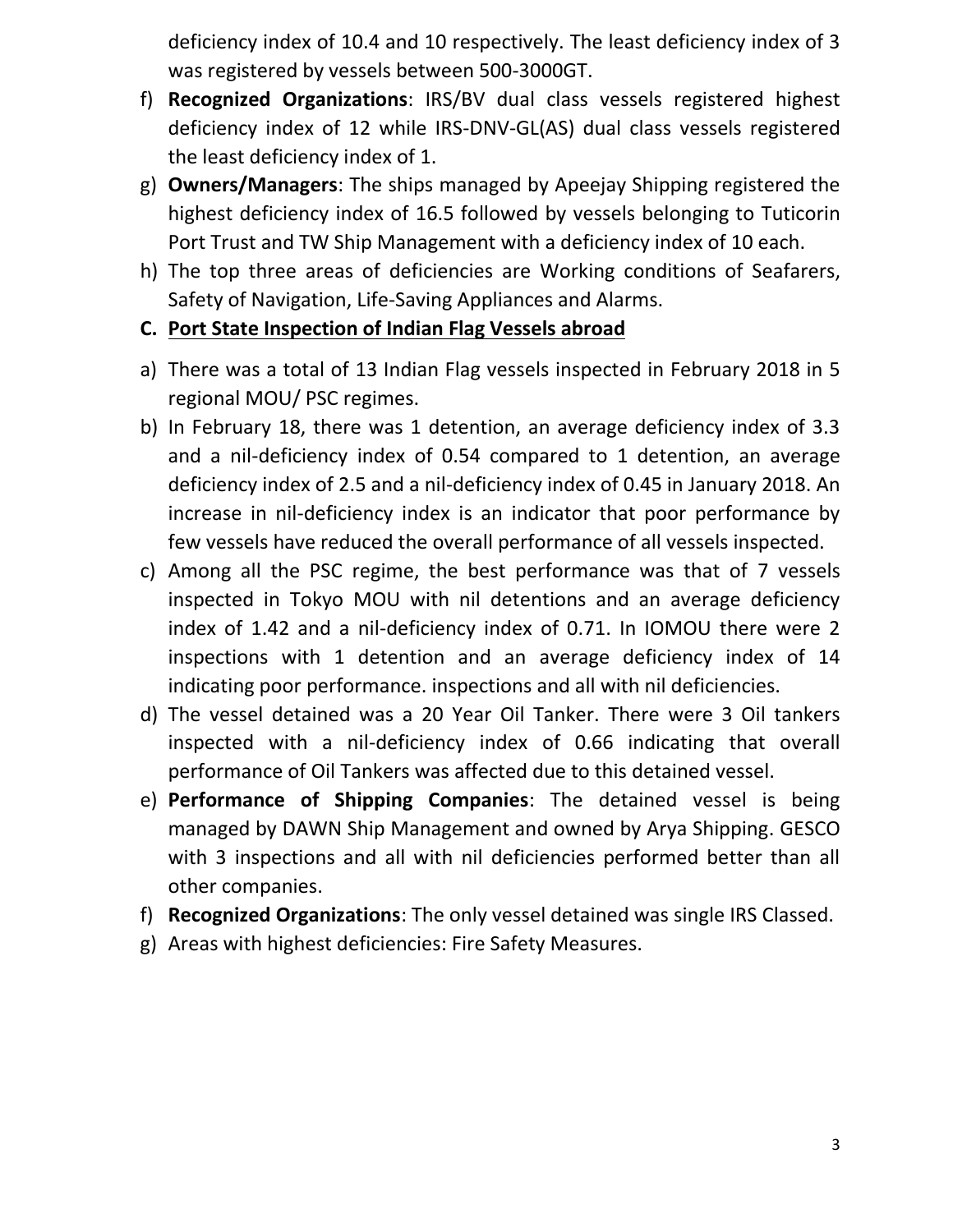### **D. Corrective and Preventive Action:**

| <b>Name of Vessel</b> | IMO No.       | Age/Type                                                                                                                                                                                                                                                                               | GT                                          | <b>RO/Class</b> |  |  |  |
|-----------------------|---------------|----------------------------------------------------------------------------------------------------------------------------------------------------------------------------------------------------------------------------------------------------------------------------------------|---------------------------------------------|-----------------|--|--|--|
| <b>DAWN</b>           | 9147265       | 20/Oil-Tanker                                                                                                                                                                                                                                                                          | 21165                                       | <b>IRS</b>      |  |  |  |
| <b>MATHURA</b>        |               |                                                                                                                                                                                                                                                                                        |                                             |                 |  |  |  |
| Date of detention     | Last          |                                                                                                                                                                                                                                                                                        | <b>Detainable Deficiencies/Deficiencies</b> |                 |  |  |  |
|                       | <b>Survey</b> |                                                                                                                                                                                                                                                                                        |                                             |                 |  |  |  |
| 21.12.2017            | 07.02.2018    | Oil in bilges; Auxiliary Engine not operational; Air<br>Compressor not operational; Incinerator not<br>operational; Oil leaks in lifeboat lowering ramp; Pump<br>room water-tight doors in bad condition; Deck in bad<br>condition; ECDIS not operational; IMMARSAT not<br>operational |                                             |                 |  |  |  |

1. The vessels detained in PSC in February 2018:

**Corrective and Preventive Action:** The Survey Status and other records of the subject vessel have been reviewed and following noted:

1. Owners/Managers: The Vessel completed Annual Surveys on 12.10.2017 and was due for dry-dock on 30.06.2018. During Annual Survey, vessel was issued a Condition of Class with respect to deck structural defects such as pipeline supports, bulwark plating etc., which required gas freeing and accordingly due time for rectification by Surveyor was granted. The vessel was issued another Condition of Class in January 2018 pertaining to operational problems such as leakages of oil and defective air start motor of Auxiliary Engine 3. Vessel FSI became overdue on 10.01.2018 and was not offered for FSI and vessel was detained on 7.02.2018 with detainable deficiency concerning oil in bilges and other deficiencies like nonoperational Main Air Compressor, boiler flame failure alarm, ECDIS, SW Pump etc. Master and CE signs off at Dubai without submitting Lesson learnt in defiance to PSC 5 of 2017. C&P Action: a) Dawn Mathura to be inspected for GE at next port with no extension of any deficiencies being allowed. Additional FSI 2-3 months after this FSI. All COC's to be closed out; b) All vessels by managed by DAWN to be offered for FSI/GE. All identified deficiencies to be rectified prior departure; c) Signed-off Master, Chief Engineer, Superintendent and DPA to be called at DGS for a face to face interaction.

2. Recognized Organization: Vessel Annual Surveys were completed on 12.10.2017 and one number COC was issued pertaining to pipeline supports etc. The Vessel changed management and at the time of interim Audit on 5-1-2018, previous COC was extended and another COC pertaining to fuel oil leakages and other things was issued. Vessel got detained in IRAN on 7-2-2018 and RO Surveyor could not attend in IRAN. RO Surveyor boarded the vessel on 24.03.2018 in Dubai and gave another COC such as oil in gauge glass of boilers and in hot well; temporary repaired air vent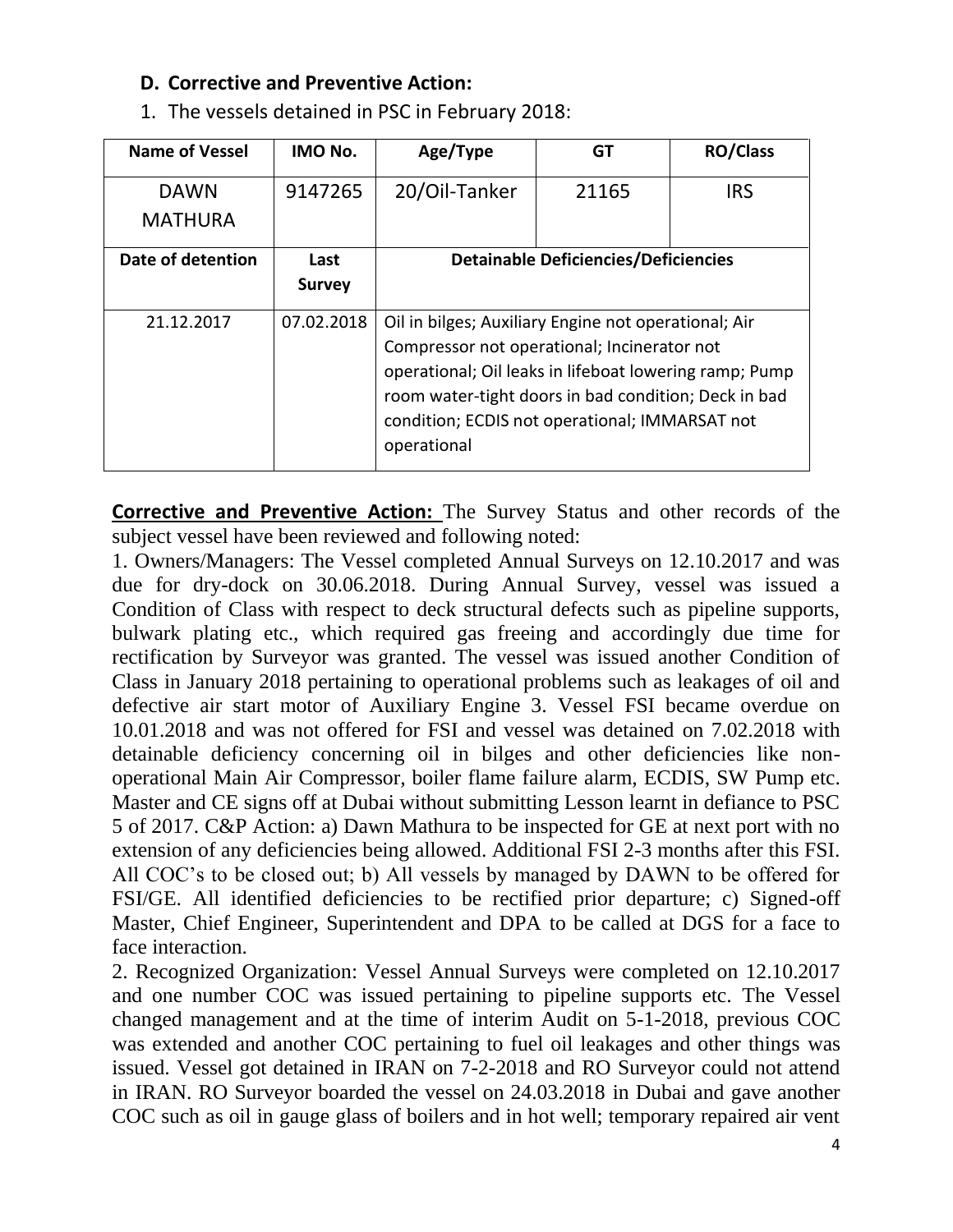heads on deck; leaking SW pipes in Engine room without consulting Flag as this inspection was after a detention. Further in the same COC it was asked to show operation of Auxiliary Boiler#2 Easing Gear in next port. This inspection was not a survey and thus either an item is working or not working, and thus a Condition of Class with a wording to show it in next port is not acceptable. RO has been asked for an explanation.

# **Graphical Representation of Port State Inspection of Foreign Ships in India**



#### **A. Port State Inspection of Foreign Ships in India**



| <b>Risk Type</b>                            | Number of          | <b>Number of</b> | <b>Deficiency</b> | Nil-deficiency |
|---------------------------------------------|--------------------|------------------|-------------------|----------------|
|                                             | <b>Inspections</b> | detentions       | Ratio             | Ratio          |
| <b>All Vessels</b>                          | 40                 | 3                | 4.45              | 0.15           |
| <b>Priority I Vessels</b>                   | 12                 | 0                | 4.91              | 0.166          |
| <b>Priority II Vessels</b>                  | 1                  | 0                | 4                 | 0              |
| <b>Vessels with no</b><br>inspection record | 24                 | $\overline{2}$   | 3.83              | 0.166          |
| <b>No Priority Vessels</b>                  | 3                  |                  | 7.67              | 0              |

Table 1: Risk based Performance Parameters: November 17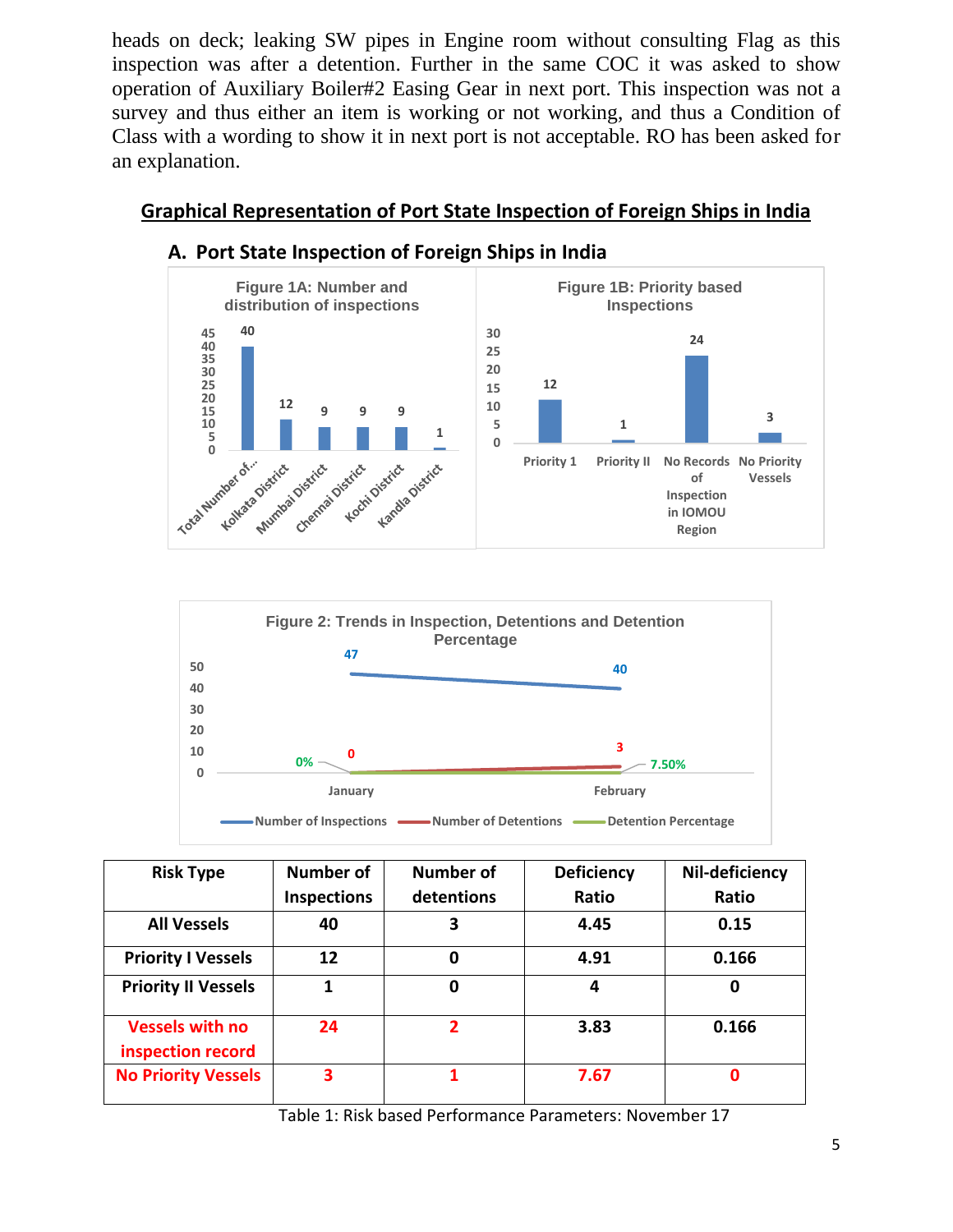| <b>Type of Vessel</b>              | <b>Number of</b>   | <b>Number of</b>        | <b>Deficiency</b> | Nil-deficiency |
|------------------------------------|--------------------|-------------------------|-------------------|----------------|
|                                    | <b>Inspections</b> | detentions              | Ratio             | Ratio          |
| <b>All Vessels</b>                 | 40                 | $\overline{\mathbf{3}}$ | 4.45              | 0.15           |
| <b>Bulk Carrier</b>                | 17                 | $\mathbf{1}$            | 3.53              | 0.0588         |
| Chemical<br>Tanker                 | 4                  | $\overline{0}$          | 4                 | 0.50           |
| <b>Container</b><br><b>Vessels</b> | $\overline{7}$     | $\mathbf{1}$            | 8.85              | $\overline{0}$ |
| Gas Cargo                          | $\overline{2}$     | $\overline{0}$          | $\mathbf 0$       | $\mathbf{1}$   |
| General<br>Cargo/OCV               | $\overline{7}$     | $\mathbf{1}$            | 4.14              | 0.1428         |
| Oil Tankers                        | $\overline{2}$     | $\overline{0}$          | 1.5               | 0              |
| RO-RO Cargo<br><b>Ships</b>        | $\mathbf{1}$       | $\overline{0}$          | 8                 | 0              |

Table 2: Performance parameters ship type

| Name of RO         | <b>Number of</b><br>inspections | <b>Number of</b><br>detentions | <b>Deficiency</b><br>Ratio | Nil-deficiency<br>ratio |
|--------------------|---------------------------------|--------------------------------|----------------------------|-------------------------|
| <b>All Vessels</b> | 40                              | 3                              | 4.45                       | 0.15                    |
| ABS                | 4                               | $\mathbf 0$                    | $\overline{2}$             | 0.25                    |
| <b>BV</b>          | 9                               | $\mathbf{1}$                   | 5.22                       | $\mathbf 0$             |
| CCS                | $\mathbf 1$                     | $\mathbf 0$                    | $\mathbf 0$                | $\mathbf{1}$            |
| DNV/GL/DNV-GL(AS)  | 8                               | $\mathbf 0$                    | 2.875                      | 0.25                    |
| <b>IRS</b>         | $\mathbf{1}$                    | $\mathbf{1}$                   | 18                         | $\mathbf 0$             |
| <b>KRS</b>         | $\overline{2}$                  | $\mathbf{1}$                   | 9                          | $\mathbf 0$             |
| LR                 | 5                               | $\mathbf 0$                    | $\overline{\mathbf{4}}$    | 0.20                    |
| NΚ                 | 10                              | $\mathbf 0$                    | 4.4                        | 0.1                     |

Table 3: Performance of Recognized Organizations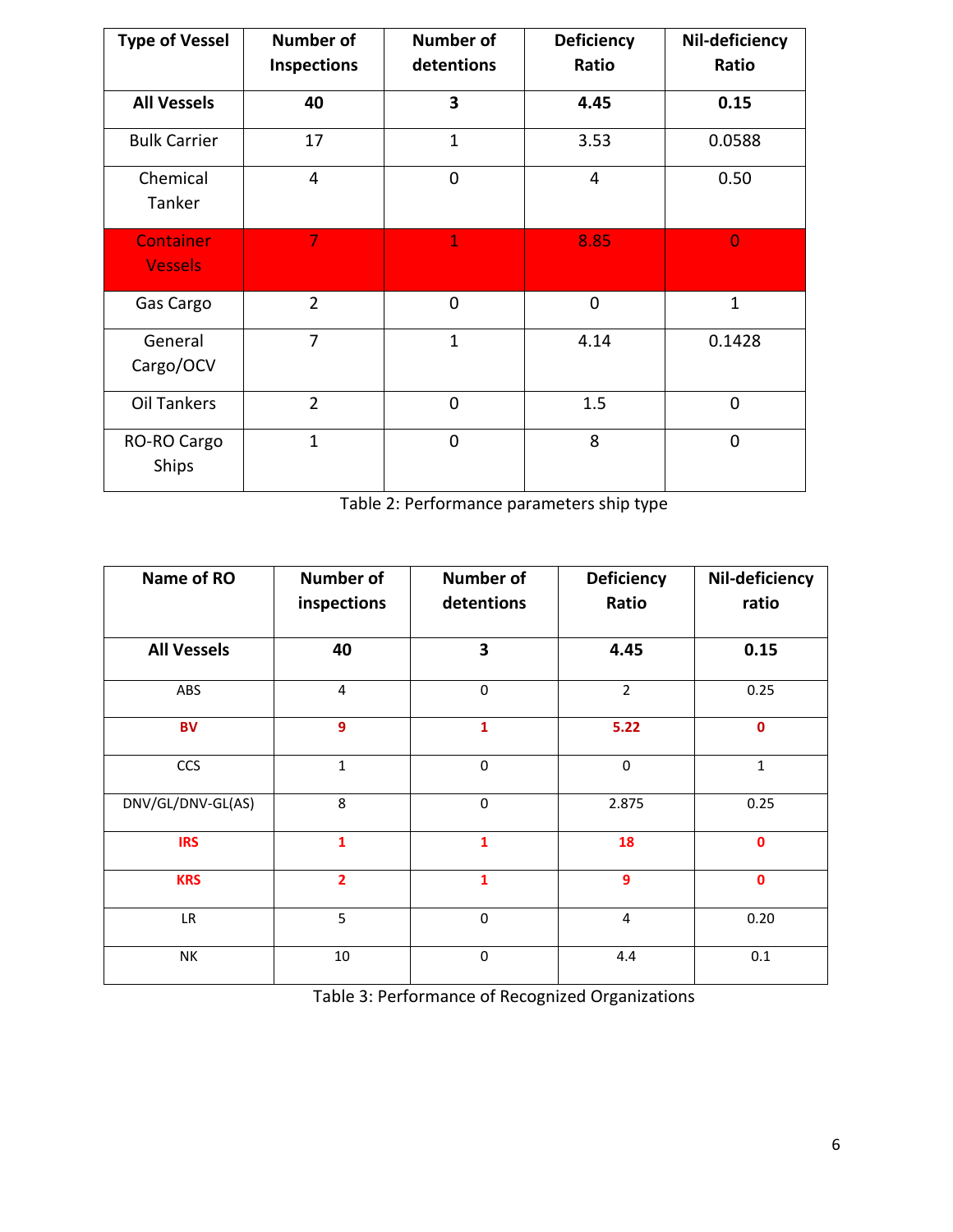| <b>Flag</b>            | No. of                  | No. of                  | Deficiency Index        | <b>Nil-Deficiency</b> |
|------------------------|-------------------------|-------------------------|-------------------------|-----------------------|
|                        | <i>inspections</i>      | detentions              |                         | <b>Index</b>          |
| <b>All Vessels</b>     | 40                      | $\overline{\mathbf{3}}$ | 4.45                    | 0.15                  |
| Antigua & Bermuda      | 4                       | $\mathbf 0$             | 3.25                    | $\mathbf 0$           |
| <b>Barbados</b>        | $\mathbf{1}$            | $\mathbf 0$             | $\overline{\mathbf{z}}$ | $\mathbf 0$           |
| <b>Cyprus</b>          | $\mathbf{1}$            | $\mathbf 0$             | 3                       | $\pmb{0}$             |
| <b>Hong Kong</b>       | $\overline{\mathbf{3}}$ | $\mathbf{1}$            | 4.666                   | 0.333                 |
| Liberia                | 8                       | $\mathbf 0$             | 5.125                   | 0.125                 |
| <b>Malta</b>           | $\mathbf{1}$            | $\mathbf 0$             | 4                       | $\pmb{0}$             |
| <b>Marshall Island</b> | $\overline{\mathbf{3}}$ | $\mathbf 0$             | 2.33                    | 0.33                  |
| <b>Myanmar</b>         | $\overline{2}$          | $\mathbf 0$             | 6.5                     | $\mathbf 0$           |
| Panama                 | 8                       | $\mathbf{1}$            | 4.5                     | 0.125                 |
| Portugal               | $\mathbf{1}$            | $\mathbf 0$             | $\overline{2}$          | $\mathbf 0$           |
| Singapore              | 4                       | $\mathbf 0$             | 3.5                     | 0.5                   |
| <b>Thailand</b>        | $\overline{2}$          | $\mathbf{1}$            | 9.5                     | $\overline{0}$        |
| <b>Turkey</b>          | $\mathbf{1}$            | $\mathbf 0$             | $\mathbf{1}$            | $\pmb{0}$             |
| Vietnam                | $\mathbf{1}$            | $\pmb{0}$               | 4                       | $\pmb{0}$             |

# Table 4: Performance of Flag

| Code     | <b>Type</b>                         | <b>Number</b> | <b>Typical deficiencies</b>                                       |
|----------|-------------------------------------|---------------|-------------------------------------------------------------------|
|          |                                     | (%age)        |                                                                   |
| 011& 012 | Certificates & Documentation        | 2(1.1%)       |                                                                   |
|          | (Ship and Crew Certificates)        |               |                                                                   |
| 013      | Certificates &                      | 14(7.9%)      | Oil Record Book; Material Safety Data Sheet; SOPEP; Survey        |
|          | Documentation-Documents             |               | Report File; Table of Watch-Keeping Arrangements                  |
| 021      | <b>Structural Conditions</b>        | 6(3.4%)       | Hull and Deck Corrosion; Hull Damage                              |
| 031      | Water/Weathertight                  | 6(3.4%)       | Ventilators, airpipes, casings; Machinery Space Openings;         |
|          | Conditions                          |               | <b>Freeboard Marks</b>                                            |
| 041      | <b>Emergency Systems</b>            | 8(4.5%)       | Emergency Batteries, Lighting and Switches; Emergency Fire        |
|          |                                     |               | Pump;                                                             |
| 051      | <b>Radio Communication</b>          | 1(0.6%)       |                                                                   |
| 071      | <b>Fire Safety</b>                  | 18(10.1%)     | Fire detection and alarm system; Oil Accumulation in ER;          |
|          |                                     |               | <b>Ventilation; Maintenance of Fire Protection System.</b>        |
| 081      | Alarms                              | 1(0.6%)       | Fire Alarm                                                        |
| 091      | Working and Living                  | 10(5.6%)      | Sanitary Facilities; Medical Equipment                            |
|          | <b>Conditions-Living Conditions</b> |               |                                                                   |
| 092      | <b>Working and Living</b>           | 39(21.9%)     | <b>Ventilation of working spaces; ER Cleanliness; Electrical;</b> |
|          | <b>Conditions- Working</b>          |               | Safe Means of Access; Machinery Protection.                       |
|          | <b>Conditions</b>                   |               |                                                                   |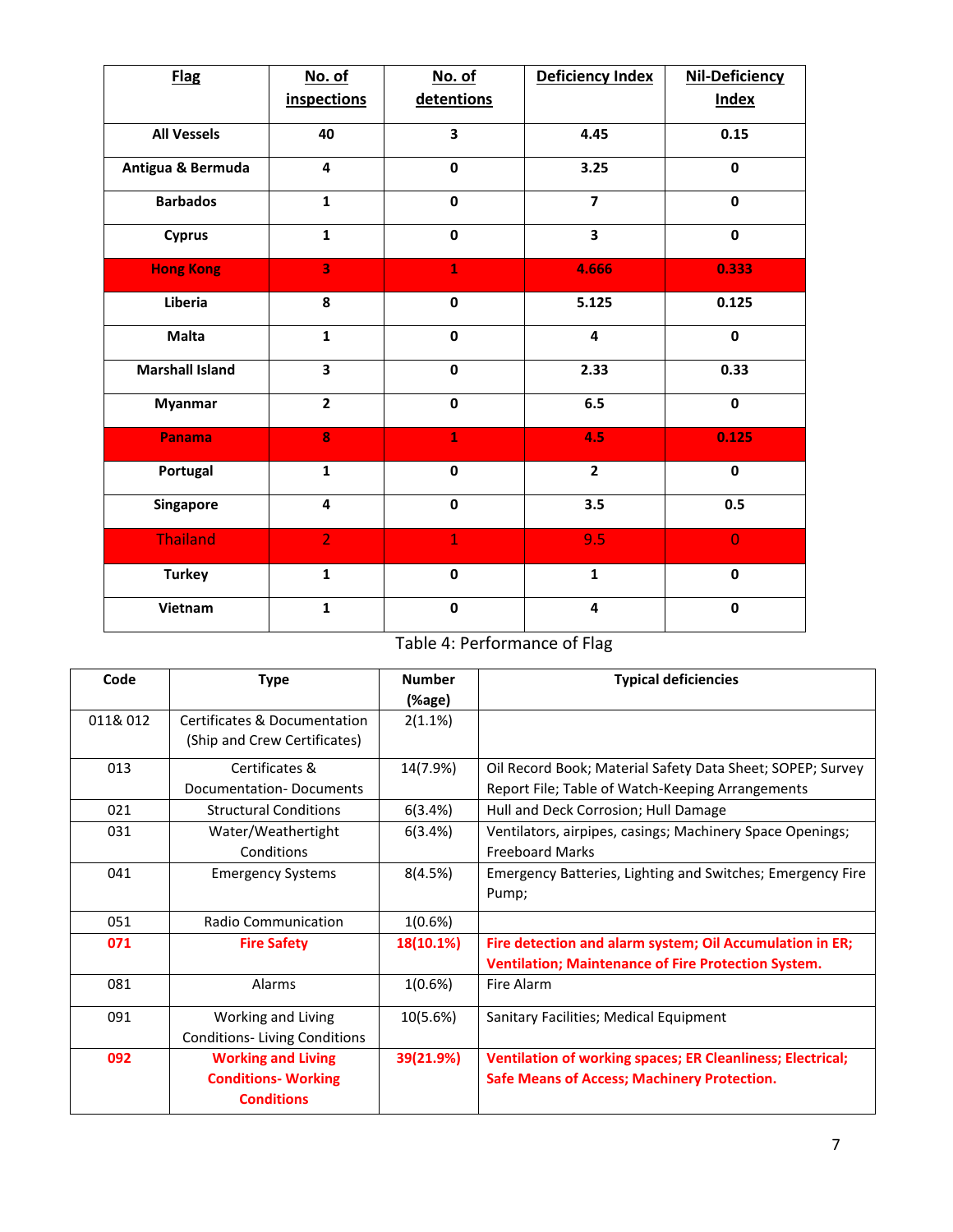| 101 | Safety of Navigation            | 10(5.6%)  | VDR; Compass Correction Log; Radar; Nautical Publications   |
|-----|---------------------------------|-----------|-------------------------------------------------------------|
|     |                                 |           | Charts;                                                     |
| 111 | Life Saving Appliances          | 14(7.9%)  | Operational Readiness; Rescue Boats; Lifebuoys Disposition; |
|     |                                 |           | Lifeboats                                                   |
| 131 | <b>Propulsion and Auxiliary</b> | 23(12.9%) | Insulation wetted through oil; Gauges, Thermometers;        |
|     | <b>Machinery</b>                |           | <b>Main Engine; Auxiliary Engine</b>                        |
| 141 | <b>Pollution Prevention:</b>    | 9(5.1%)   | Oil and Oily Mixture from Engine Room; 15 PPM Alarm         |
|     | <b>MARPOL Annex I</b>           |           | Arrangements; Oil Filtering Equipment.                      |
| 144 | <b>MARPOL Annex IV</b>          | 7(3.9%)   | Sewage Treatment Plant                                      |
| 145 | <b>MARPOL Annex V</b>           | 5(2.8%)   | <b>Garbage Collection</b>                                   |
| 151 | <b>ISM</b>                      | 2(1.1%)   | Maintenance of Ship & Equipment's; Reports of Non-          |
|     |                                 |           | Conformities, Accidents and Hazardous Occurrences.          |
| 183 | MLC 2006                        | 2(1.1%)   | Messroom and recreational facilities; Galley Maintenance    |

Table 5: Deficiencies Break-up

# **B. Flag State Inspections**



| <b>Type of vessel</b>                       | <b>Number of</b> | Number of<br><b>Deficiency</b> |       | <b>Nil-Deficiency</b> |
|---------------------------------------------|------------------|--------------------------------|-------|-----------------------|
|                                             | inspections      | detentions                     | Ratio | Ratio                 |
| <b>All Vessels</b>                          | 29               | 0                              | 6.48  | 0.069                 |
| <b>Bulk Carrier</b>                         | 5                | $\Omega$                       | 10.4  | n                     |
| General<br>Cargo/Multi-<br>purpose Ship/OCV | 4                | 0                              | 1.5   | 0.5                   |
| Off-shore vessels                           | $\overline{2}$   | 0                              | 4.5   | 0                     |
| <b>Oil Tankers</b>                          | 5                | $\mathbf{0}$                   | 6.2   | 0                     |
| <b>Container</b>                            | $\overline{2}$   | 0                              | 10    |                       |
| High Speed<br>Passenger Craft               | 1                | 0                              | 8     | 0                     |
| Tug Boat                                    | 10               | 0                              | 6.2   | 0                     |

Table 6: Performance of vessels based on ship type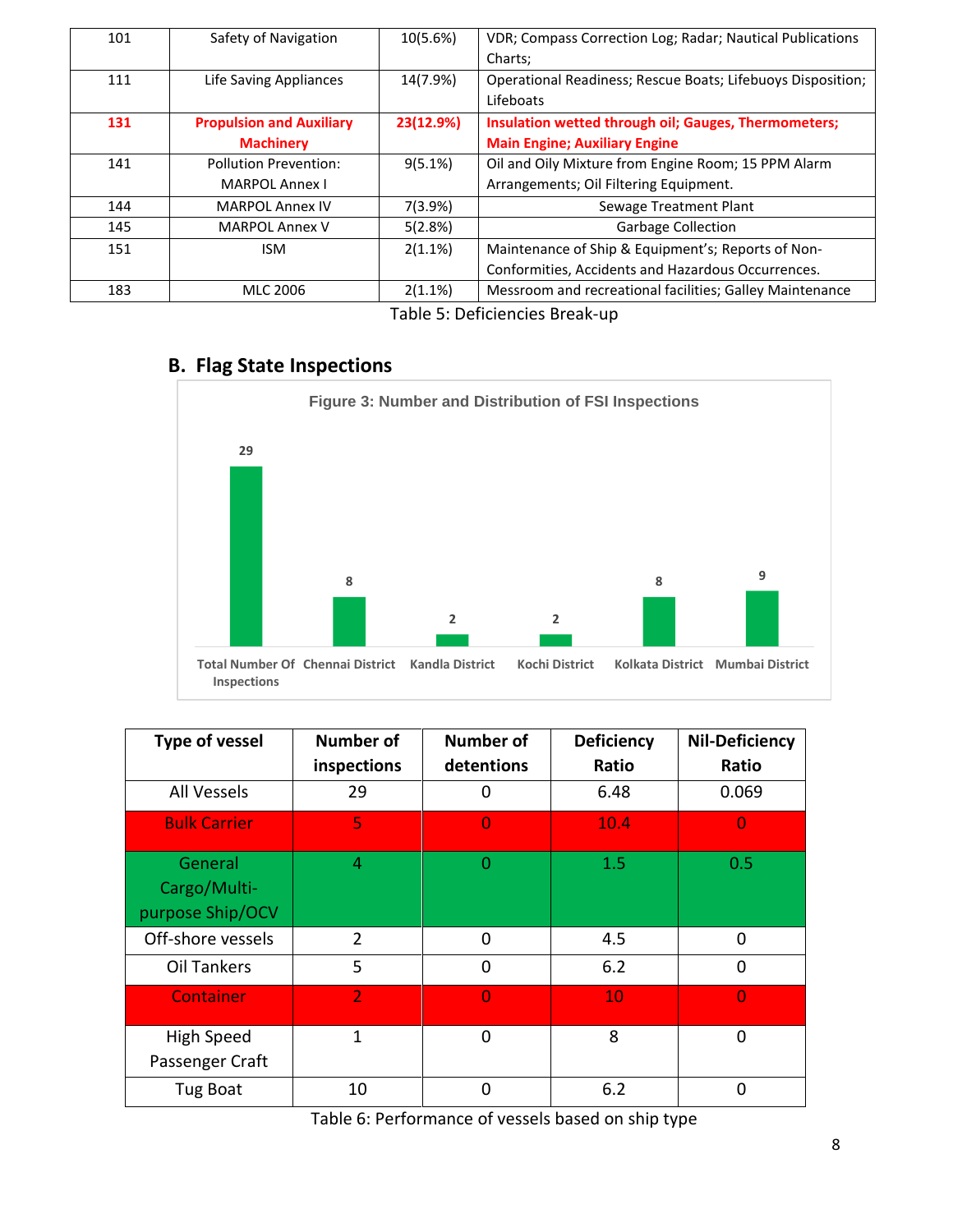|                                             | 0-5 Years        |                  |                | 5-15 Years           |                  |                  |                |                  |
|---------------------------------------------|------------------|------------------|----------------|----------------------|------------------|------------------|----------------|------------------|
| <b>Ship Type</b>                            | No. of<br>insps. | No. of<br>detns. | Def.<br>ratio  | Nil<br>def.<br>ratio | No. of<br>insps. | No. of<br>detns. | Def.<br>ratio  | Nil def<br>ratio |
| <b>All Vessels</b>                          | $\overline{2}$   | $\mathbf{0}$     | $\overline{4}$ | $\mathbf{0}$         | 11               | $\mathbf{0}$     | 5.63           | 0.0909           |
| <b>Bulk Carrier</b>                         | <b>NA</b>        | <b>NA</b>        | <b>NA</b>      | <b>NA</b>            | 1                | $\Omega$         | 4              | 0                |
| General Cargo/Multi-<br>Purpose Vessels/OCV | $\mathbf{1}$     | $\Omega$         | 4              | $\Omega$             | $\mathbf{1}$     | $\Omega$         | $\Omega$       | $\mathbf{1}$     |
| Off shore service vessels                   | <b>NA</b>        | <b>NA</b>        | <b>NA</b>      | <b>NA</b>            | $\mathbf{1}$     | $\Omega$         | $\overline{4}$ | $\Omega$         |
| Oil Tankers                                 | <b>NA</b>        | <b>NA</b>        | <b>NA</b>      | <b>NA</b>            | 5                | $\mathbf 0$      | 6.2            | $\mathbf 0$      |
| <b>Container Vessels</b>                    | <b>NA</b>        | <b>NA</b>        | <b>NA</b>      | NA                   | <b>NA</b>        | <b>NA</b>        | <b>NA</b>      | <b>NA</b>        |
| <b>HS Passenger Vessels</b>                 | <b>NA</b>        | <b>NA</b>        | <b>NA</b>      | NA                   | <b>NA</b>        | <b>NA</b>        | <b>NA</b>      | NA               |
| Tug Boats                                   | 1                | $\mathbf 0$      | 4              | $\mathbf 0$          | 3                | $\mathbf 0$      | 7.67           | 0                |

Table 7A: Performance Parameters based upon ship type and age

|                                             | <b>15-25 Years</b> |                  |               |                   | >25 Years        |                  |                |                            |
|---------------------------------------------|--------------------|------------------|---------------|-------------------|------------------|------------------|----------------|----------------------------|
| <b>Ship Type</b>                            | No. of insps.      | No. of<br>detns. | Def.<br>ratio | Nil def.<br>ratio | No. of<br>insps. | No. of<br>detns. | Def.<br>ratio  | <b>Nil</b><br>def<br>ratio |
| <b>All Vessels</b>                          | 15                 | $\mathbf 0$      | 7.73          | $\mathbf{0}$      | $\mathbf{1}$     | $\mathbf{0}$     | 2 <sup>2</sup> | $\mathbf{0}$               |
| <b>Bulk Carrier</b>                         | 4                  | $\mathbf 0$      | 12            | $\mathbf 0$       | <b>NA</b>        | <b>NA</b>        | <b>NA</b>      | NA                         |
| General Cargo/Multi-<br>Purpose Vessels/OCV | $\mathbf{1}$       | $\Omega$         | $\mathbf 0$   | $\mathbf{1}$      | $\mathbf{1}$     | $\mathbf 0$      | $\overline{2}$ | $\mathbf 0$                |
| Off shore service vessels                   | $\mathbf{1}$       | $\Omega$         | 5             | $\Omega$          | <b>NA</b>        | <b>NA</b>        | <b>NA</b>      | <b>NA</b>                  |
| Oil Tankers                                 | <b>NA</b>          | <b>NA</b>        | <b>NA</b>     | <b>NA</b>         | <b>NA</b>        | <b>NA</b>        | <b>NA</b>      | <b>NA</b>                  |
| <b>Container Vessels</b>                    | $\overline{2}$     | $\mathbf 0$      | 10            | $\mathbf 0$       | <b>NA</b>        | <b>NA</b>        | <b>NA</b>      | <b>NA</b>                  |
| HS Passenger Vessels                        | $\mathbf{1}$       | $\mathbf 0$      | 8             | $\mathbf 0$       | <b>NA</b>        | <b>NA</b>        | <b>NA</b>      | NA                         |
| <b>Tug Boats</b>                            | 6                  | $\Omega$         | 5.83          | $\Omega$          | <b>NA</b>        | <b>NA</b>        | <b>NA</b>      | <b>NA</b>                  |

Table 7B: Performance Parameters based upon ship type and age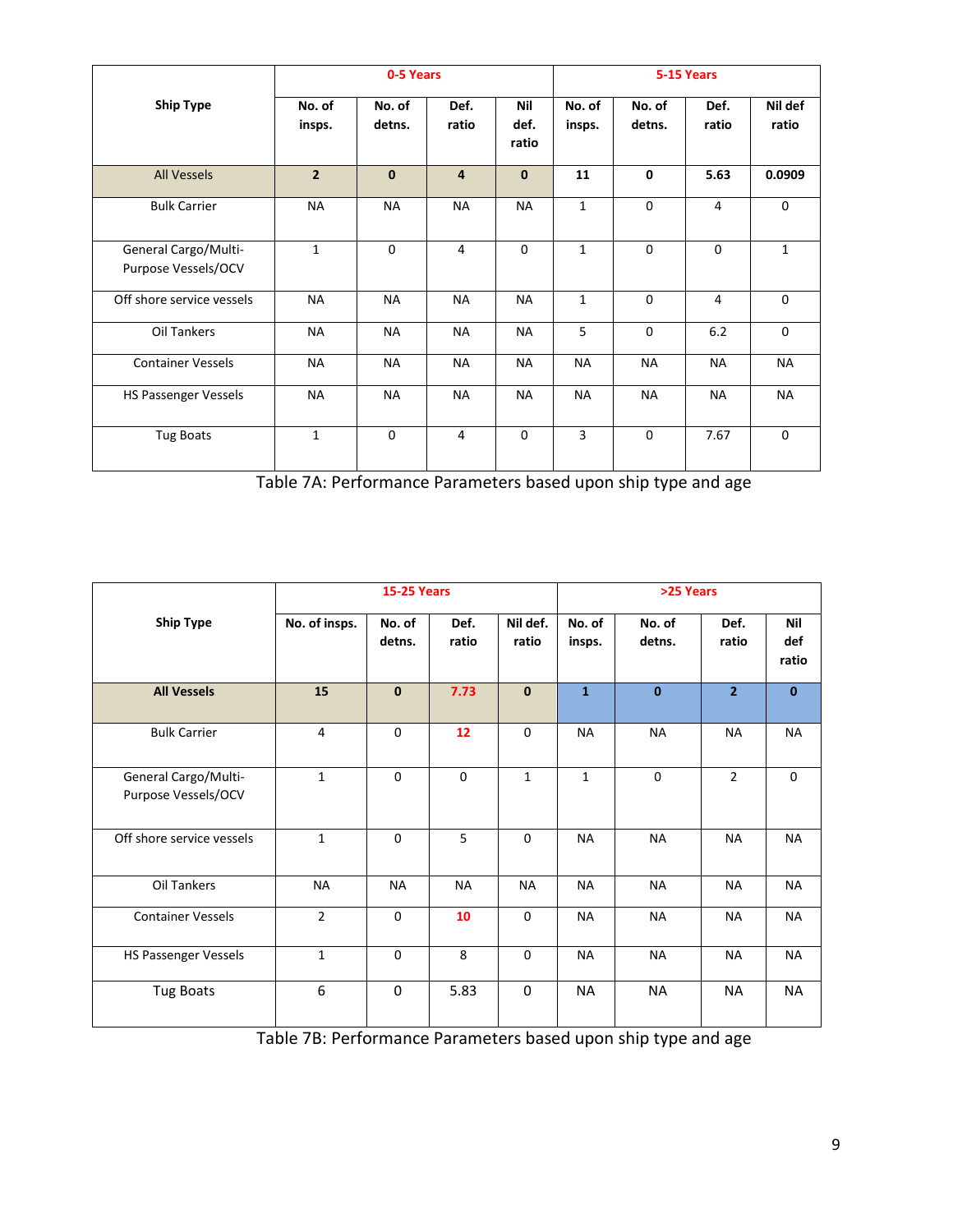| Vessels<500GT                 | No. of<br>insps. | No. of<br>detns. | Def. ratio | Nil def. ratio |
|-------------------------------|------------------|------------------|------------|----------------|
| All Vessels inspected < 500GT | 11               |                  | 6.36       |                |
| <b>HS Passenger Vessels</b>   |                  |                  | Ο          |                |
| <b>Tug Boats</b>              | 10               |                  | 6.2        |                |

| Vessels >= 500GT &< 3000gt                 | No. of<br>insps. | No. of<br>detns. | Def. ratio | Nil def. ratio |
|--------------------------------------------|------------------|------------------|------------|----------------|
| All Vessels inspected >=500GT<br>&< 3000GT | 3                | 0                |            | 0.333          |
| General Cargo/Multi-Purpose<br>Vessels/OCV |                  | 0                |            |                |
| <b>Off-shore Service Vessels</b>           |                  | O                | 4.5        |                |

| Vessels $>=$ 3000gt                        | No. of<br>insps. | No. of<br>detns. | Def. ratio     | Nil def. ratio |
|--------------------------------------------|------------------|------------------|----------------|----------------|
| All Vessels inspected >= 3000GT            | 15               | $\mathbf 0$      | 7.26           | 0.0666         |
| <b>Bulk Carrier</b>                        | 5                | 0                | 10.4           | 0              |
| Container                                  | $\overline{2}$   | $\overline{0}$   | 10             | $\overline{0}$ |
| <b>Gas Carriers</b>                        | NA.              | <b>NA</b>        | <b>NA</b>      | <b>NA</b>      |
| General Cargo/Multi-purpose<br>Vessels/OCV | 3                | 0                | $\overline{2}$ | 0.333          |
| Passenger Ships                            | NA               | <b>NA</b>        | <b>NA</b>      | <b>NA</b>      |
| Oil Tanker                                 | 5                | $\mathbf 0$      | 6.2            | 0              |
| <b>Offshore Service Vessels</b>            | <b>NA</b>        | <b>NA</b>        | <b>NA</b>      | <b>NA</b>      |

Table 8: Performance of vessels: Based on ship type and size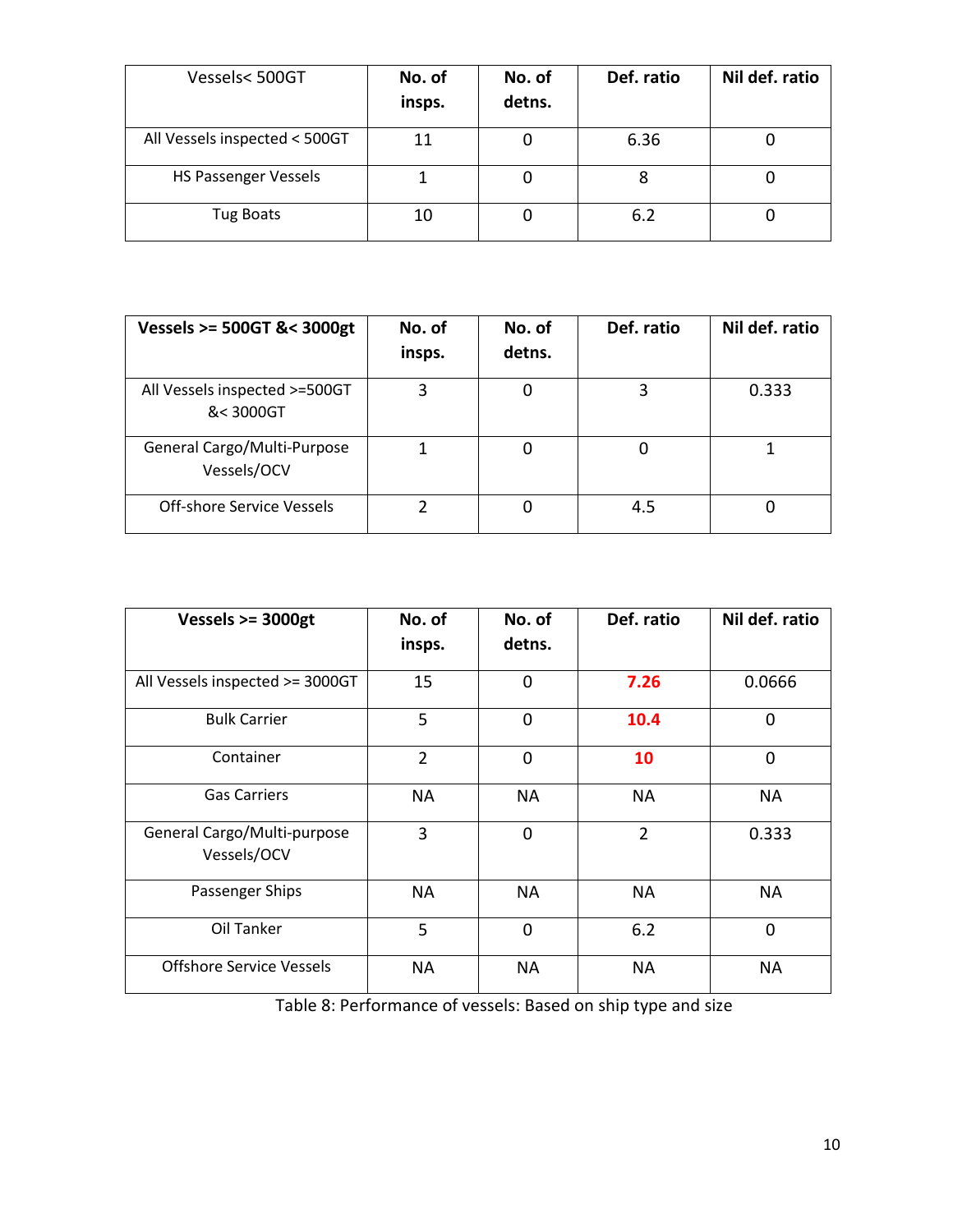| Recognized         | Number of   | <b>Number of</b> | <b>Deficiency</b> | <b>Nil Deficiency</b> |
|--------------------|-------------|------------------|-------------------|-----------------------|
| Organization/s     | Inspections | detentions       | Ratio             | Ratio                 |
| <b>All Vessels</b> | 29          |                  | 6.48              | 0.069                 |
| IRS/ABS            | 3           | 0                | 9.333             | 0                     |
| <b>IRS-BV</b>      |             | 0                | 12                | 0                     |
| IRS/DNV/GL/DNV-    |             | $\Omega$         | 1                 | 0                     |
| GL(AS)             |             |                  |                   |                       |
| IRS/LR             | 5           | 0                | 4.2               | 0.2                   |
| IRS/NK             | 1           | $\overline{0}$   | $\overline{4}$    | $\Omega$              |
| <b>IRS</b>         | 18          | $\mathbf 0$      | 6.777             | 0.0555                |

Table 9: Performance of Recognized Organizations

| <b>Name of Company</b>           | <b>Number of</b>   | Number of         | <b>Deficiency</b> | <b>Nil-Deficiency</b> |
|----------------------------------|--------------------|-------------------|-------------------|-----------------------|
|                                  | <b>Inspections</b> | <b>Detentions</b> | Ratio             | Ratio                 |
| Ambuja Cements                   |                    | 0                 | 0                 | 1                     |
| <b>Apeejay Shipping</b>          | $\overline{2}$     | $\Omega$          | 16.5              | 0                     |
| DCI Ltd.                         | 1                  | $\Omega$          | $\overline{2}$    | $\Omega$              |
| Great Ship India Ltd.            |                    | 0                 | 0                 |                       |
| Kakinada Seaports Ltd.           | 2                  | 0                 | 3                 | 0                     |
| Kei-Ross Maritime Ltd.           |                    | 0                 | 4                 | 0                     |
| MAK Logistics Ltd.               |                    | $\Omega$          | 8                 | $\Omega$              |
| Ocean Sparkle Ltd.               | $\mathcal{P}$      | 0                 | 3.5               | 0                     |
| Polestar Maritime Ltd.           | 1                  | $\Omega$          | 4                 | $\Omega$              |
| Shipping Corporation of<br>India | 5                  | 0                 | 8.4               | 0                     |

Table 10A: Performance of Indian Ship Operators

| <b>Name of Company</b>              | Number of<br>Inspections | Number of<br><b>Detentions</b> | <b>Deficiency</b><br>Index | <b>Nil-Deficiency Index</b> |
|-------------------------------------|--------------------------|--------------------------------|----------------------------|-----------------------------|
| Sea Sparkle Harbor<br>Services Ltd. | 2                        | 0                              | 6                          | 0                           |
| <b>SVS Marine Pyt. Ltd.</b>         | $\mathbf{1}$             | $\overline{0}$                 | 15                         | $\overline{0}$              |
| Tag Offshore Ltd.                   | $\overline{2}$           | $\Omega$                       | 4.5                        | 0                           |
| Adani Harbor Services<br>Pvt. Ltd.  | 1                        | $\Omega$                       | 8                          | $\Omega$                    |
| <b>GESCO</b>                        | $\mathfrak{p}$           | $\Omega$                       | 2.5                        | 0                           |
| India Cements Ltd.                  | 1                        | $\Omega$                       | 3                          | 0                           |
| <b>Tuticorin Port Trust</b>         | 7                        | $\Omega$                       | 10                         | $\Omega$                    |
| <b>TW Ship Management</b>           | $\overline{2}$           | $\Omega$                       | 10                         | $\overline{0}$              |

Table 10 B: Performance of Indian Ship Operators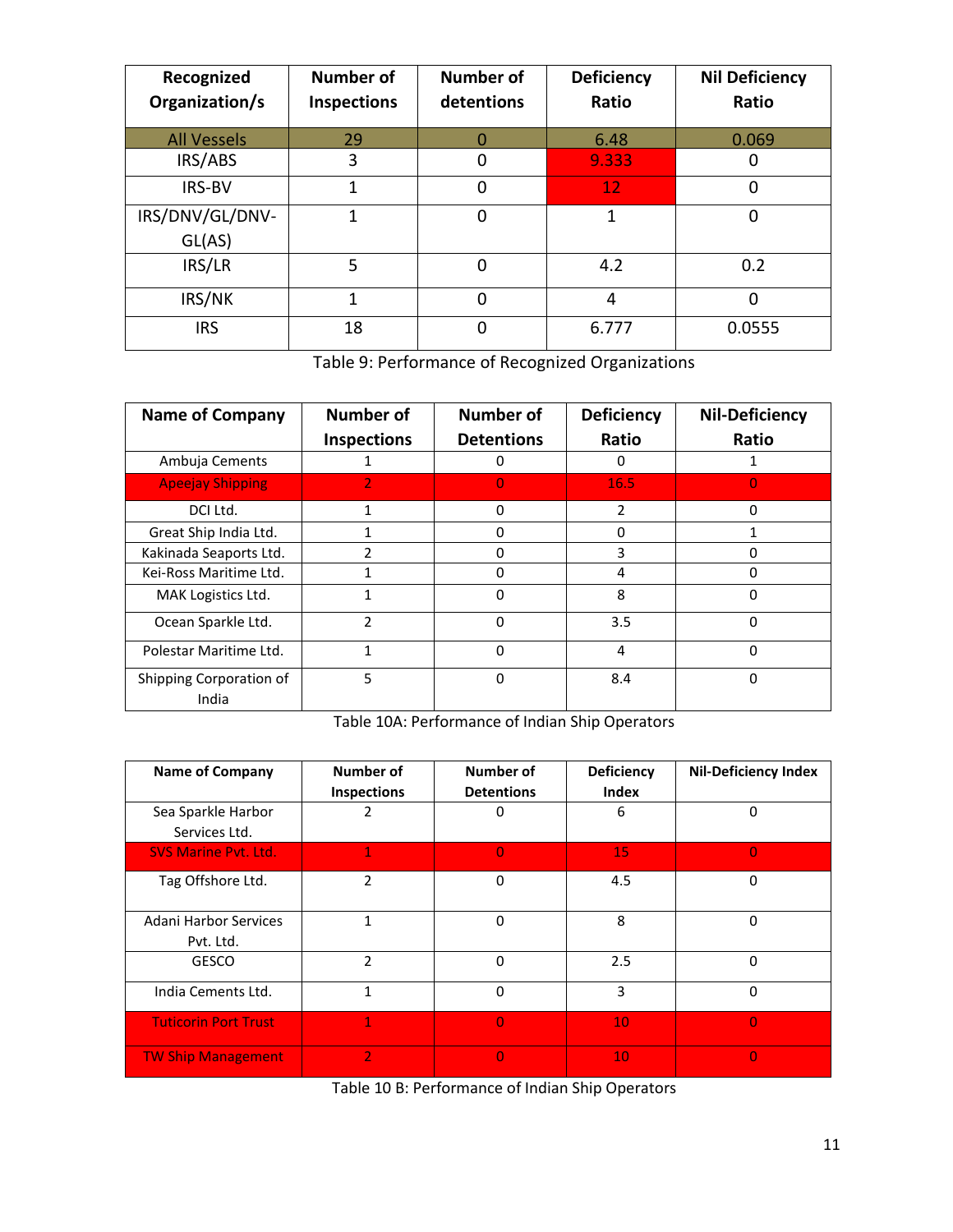| Code | <b>Type</b>                   | <b>Number</b><br>(%age) | <b>Typical deficiencies</b>                                                     |
|------|-------------------------------|-------------------------|---------------------------------------------------------------------------------|
| 101  | <b>Safety of Navigation</b>   | 18(9.5%)                | VDR; Lights, Shapes & Sound Signals; Magnetic Compass;<br><b>ECDIS</b> ; Charts |
| 111  | <b>Life Saving Appliances</b> | 16(8.5%)                | <b>Rigid Life-rafts; Lifeboats; Lifebuoys including its</b><br>disposition      |
| 121  | Dangerous Goods               | 1(0.4% )                | Stowage/Segregation/Packing of dangerous goods.                                 |
| 131  | Propulsion & Aux. M/C         | 11(5.8%)                | Bilge Pumping Arrangements; Insulation vetted with oil.                         |
| 141  | <b>MARPOL Annex I</b>         | 3(1.5%)                 | Control of discharge; Retention of Oil on board.                                |
| 144  | <b>MARPOL Annex II</b>        | 4(2.1%)                 | Sewage Treatment Plant                                                          |
| 145  | <b>MARPOL Annex V</b>         | 2(1.1%)                 |                                                                                 |
| 151  | <b>ISM</b>                    | 5(2.7%)                 | Company responsibility & authority; Resources & Personnel                       |
| 161  | <b>ISPS</b>                   | 3(1.5%)                 | Fire Alarm                                                                      |

Table 11 A: Break up of deficiencies

| Code | <b>Type</b>                                                          | Number (%age<br>of total) | <b>Typical deficiencies</b>                                                                                             |
|------|----------------------------------------------------------------------|---------------------------|-------------------------------------------------------------------------------------------------------------------------|
| 011  | Certificates & Documentation-Ship<br>Certificates                    | 12(6.3%)                  | MSMD; CSR                                                                                                               |
| 012  | Certificates & Documentation- Crew<br>Certificates                   | 6(.1%)                    | Evidence of basic training; Certificate<br>for Master & Officers.                                                       |
| 013  | Certificates & Documentation-<br>Documentation                       | 9(4.7%)                   | Fire Control Plan; Oil Record Book;<br>Cargo Gear Record Book                                                           |
| 021  | <b>Structural Conditions</b>                                         | 9(4.7%)                   | Permanent means of access; Decks-<br>Corrosion                                                                          |
| 031  | Water/Weathertight Conditions                                        | 11(5.8%)                  | M/S Openings; Ventilators, Pipes &<br>Casings; Freeboard Marks.                                                         |
| 041  | <b>Emergency Systems</b>                                             | 9(4.7%)                   | Emergency Lighting, Batteries &<br>Switches; Abandon Ship Drill;                                                        |
| 051  | <b>Radio Communications</b>                                          | 5(2.6%)                   | VHF Radio installation; MF/HF Radio<br>Installation.                                                                    |
| 061  | <b>Fire Safety</b>                                                   | 5(2.6%)                   | Cargo transfer-tanks; Cargo<br>openings.                                                                                |
| 071  | <b>Alarms</b>                                                        | 26(13.7%)                 | Fire detection and alarm system;                                                                                        |
| 091  | Working & Living Conditions: Living<br>Conditions                    | 6(3.1%)                   | Sanitary Facilities; Drainage                                                                                           |
| 092  | <b>Working &amp; Living Conditions: Working</b><br><b>Conditions</b> | 27(14.4%)                 | <b>Electrical; Obstruction/Slipping;</b><br><b>Lighting; Safe Means of Access-</b><br><b>Ships; Protection-MC Parts</b> |

Table 11 B: Break up of deficiencies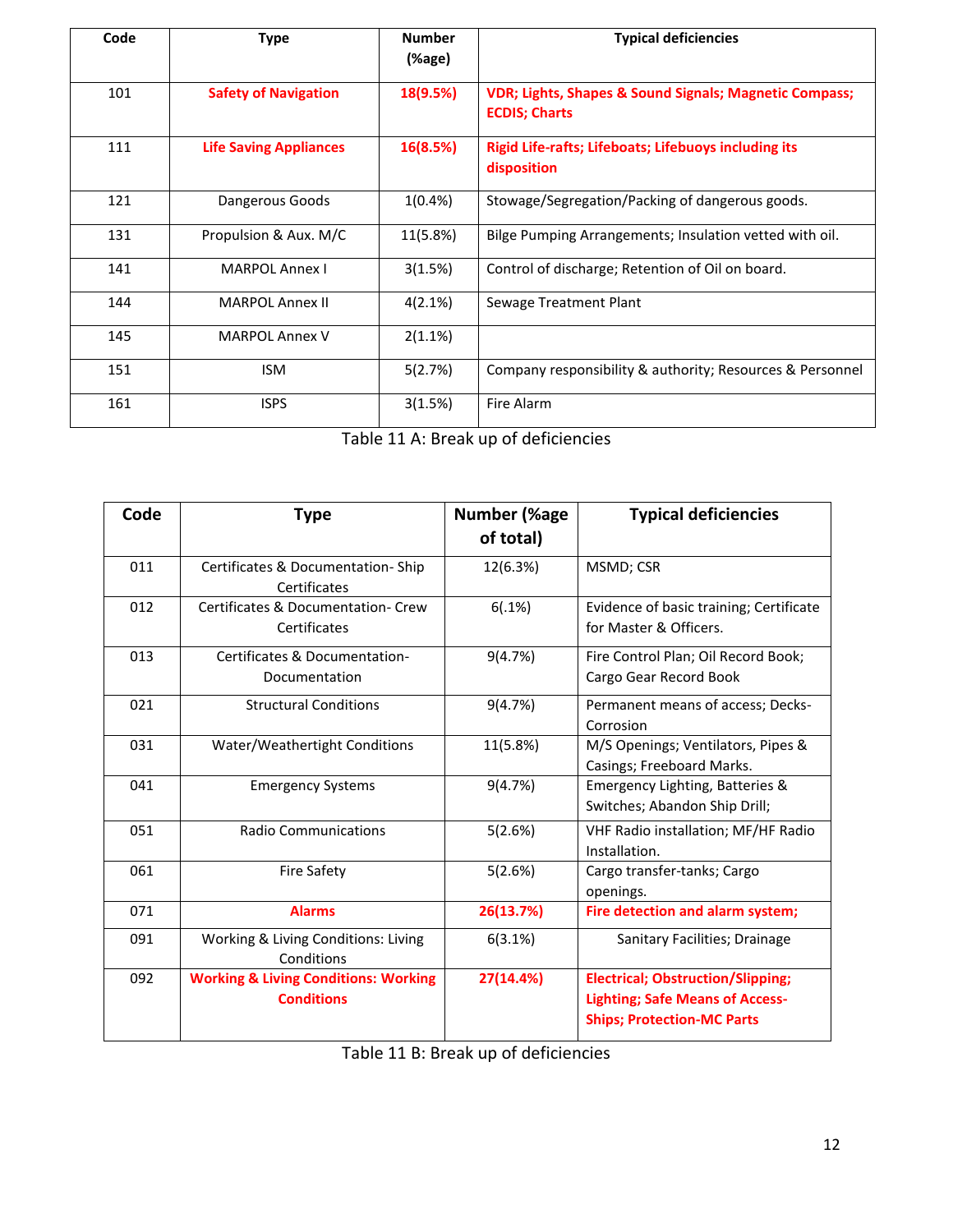

# **C. Port State Inspections of Indian Flag Vessels**

| <b>Regional MOU/PSC</b><br>Regime | <b>Number of</b><br><b>Inspections</b> | <b>Number of</b><br>detentions | <b>Deficiency</b><br>Ratio | <b>Nil Deficiency</b><br>Ratio |
|-----------------------------------|----------------------------------------|--------------------------------|----------------------------|--------------------------------|
| All total                         | 13                                     | $\mathbf{1}$                   | 3.3                        | 0.54                           |
| Abuja                             | <b>NA</b>                              | <b>NA</b>                      | <b>NA</b>                  | <b>NA</b>                      |
| <b>Black Sea MOU</b>              | $\mathbf{1}$                           | $\mathbf 0$                    | $\mathbf 0$                | $\mathbf{1}$                   |
| <b>IOMOU</b>                      | $\overline{2}$                         | $\mathbf{1}$                   | 14                         | $\overline{0}$                 |
| MED-MOU                           | <b>NA</b>                              | <b>NA</b>                      | <b>NA</b>                  | <b>NA</b>                      |
| Paris                             | <b>NA</b>                              | <b>NA</b>                      | <b>NA</b>                  | <b>NA</b>                      |
| Riyadh                            | $\mathbf{1}$                           | $\overline{0}$                 | $\overline{2}$             | $\mathbf 0$                    |
| Tokyo                             | $\overline{7}$                         | $\overline{0}$                 | 1.42                       | 0.71                           |
| <b>USCG</b>                       | <b>NA</b>                              | <b>NA</b>                      | <b>NA</b>                  | <b>NA</b>                      |
| Vina-Del-Mar                      | $\overline{2}$                         | $\overline{0}$                 | 1.5                        | 0.5                            |

Table 12: Performance under various PSC regimes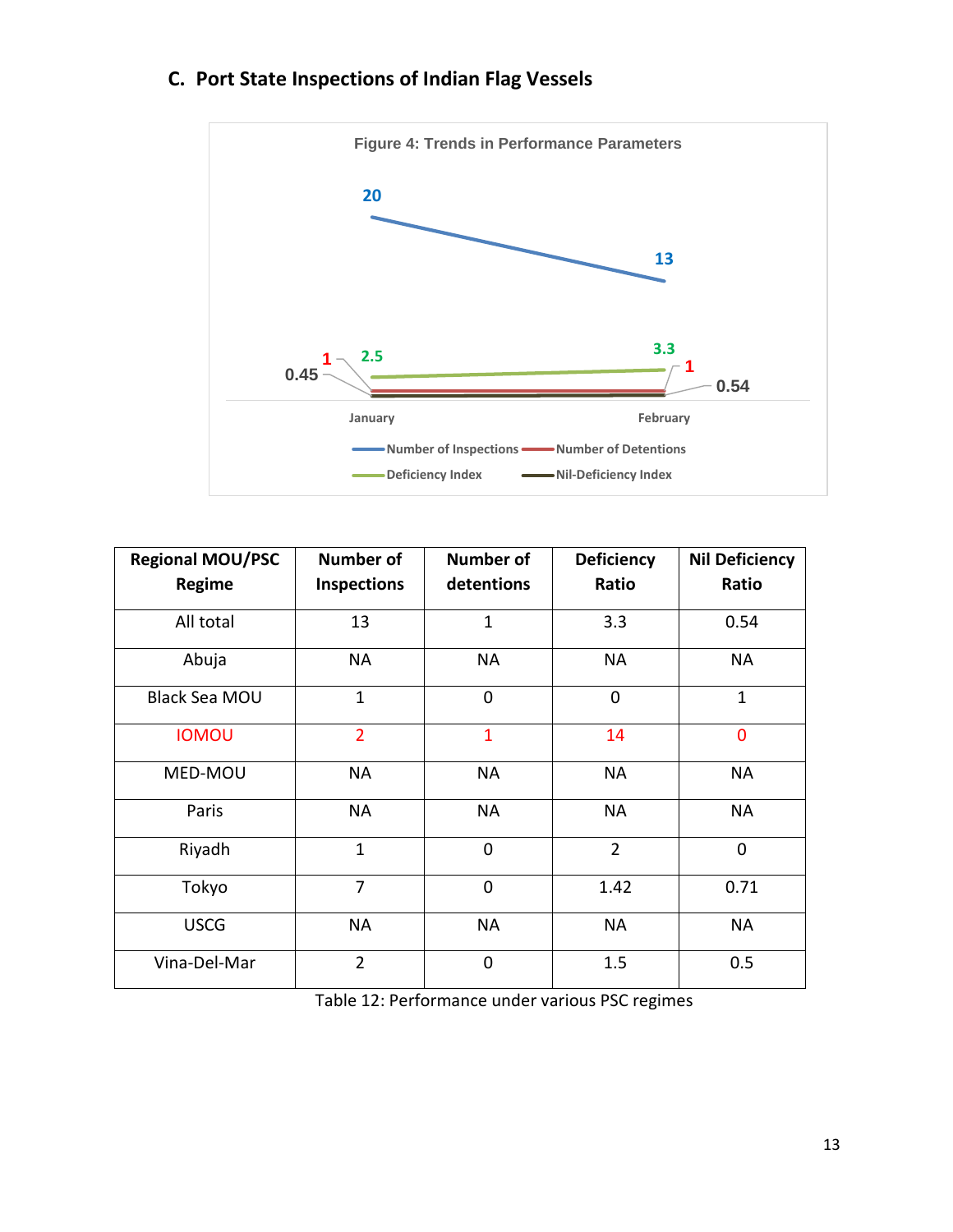| <b>Type of Vessel</b>     | <b>Number of</b>   | <b>Number of</b>        | <b>Deficiency</b> | <b>Nil Deficiency</b> |
|---------------------------|--------------------|-------------------------|-------------------|-----------------------|
|                           | <b>Inspections</b> | detentions              | <b>Index</b>      | <b>Index</b>          |
| <b>Bulk Carrier</b>       | 8                  | $\mathbf 0$             | 2.6               | 0.825                 |
| 0-5 Years                 | $\mathbf{1}$       | $\overline{0}$          | $\mathbf 0$       | 1.0                   |
| 5-15 Years                | 6                  | 0                       | 1.0               | 0.66                  |
| $\triangleright$ 15 Years | 1                  | 0                       | 15                | $\Omega$              |
| <b>Oil Tanker</b>         | 3                  | $\overline{\mathbf{1}}$ | 4.33              | 0.66                  |
| 5-15 Years                | $\mathbf{1}$       | $\overline{0}$          | $\mathbf 0$       | 1.0                   |
| $>= 15$ Years             | $\overline{2}$     | 1                       | 6.5               | 0.5                   |
| <b>Chemical Tanker</b>    | $\mathbf{1}$       | $\Omega$                | $\overline{2}$    | 0                     |
| >=15 Years                | 1                  | $\Omega$                | $\overline{2}$    | $\Omega$              |
| <b>Off-shore Service</b>  | <b>NA</b>          | <b>NA</b>               | <b>NA</b>         | <b>NA</b>             |
| >30 Years                 |                    |                         |                   |                       |
| <b>Container Ship</b>     | $\mathbf{1}$       | $\mathbf 0$             | $\overline{7}$    | $\mathbf 0$           |
| >=15 Years                | 1                  | $\Omega$                | 7                 | $\Omega$              |
| <b>Other Cargo</b>        | <b>NA</b>          | <b>NA</b>               | <b>NA</b>         | <b>NA</b>             |
| 5-15 Years                |                    |                         |                   |                       |

Table 13: Performance based upon ship type and age

| <b>Name of Company</b>                             | <b>Number of</b><br><b>Inspections</b>                                     | <b>Number of</b><br>detentions | Deficiency<br>Ratio | <b>Nil Deficiency</b><br>Ratio |
|----------------------------------------------------|----------------------------------------------------------------------------|--------------------------------|---------------------|--------------------------------|
| <b>ASP Ship</b><br>Management(India) Pvt. Ltd.     | $\overline{2}$<br>Paris: 2                                                 | 0                              | 0                   | 1                              |
| <b>Bernhard Schulte</b><br>Shipping(India) Ltd.    | $\mathbf{1}$<br><b>IOMOU:1</b>                                             | $\overline{0}$                 | 15                  | $\overline{0}$                 |
| <b>Dawn Ship Management</b>                        | $\mathbf{1}$<br><b>IOMOU: 1</b>                                            | $\mathbf{1}$                   | 13                  | $\overline{0}$                 |
| <b>Pacific International Lines</b>                 | $\mathbf{1}$<br>Tokyo:1                                                    | $\overline{0}$                 | 7                   | $\Omega$                       |
| <b>Shipping Corporation of</b><br>India Ltd.       | $\overline{2}$<br>TOKYO:2                                                  | $\overline{0}$                 | 1.5                 | 0.5                            |
| <b>Synergy Oceanic Services India</b><br>Pvt. Ltd. | $\mathbf{1}$<br>Riyadh:1                                                   | $\overline{0}$                 | $\overline{2}$      | $\overline{0}$                 |
| <b>GESCO Ltd.</b>                                  | $\overline{\mathbf{3}}$<br>Tokyo:1<br><b>Black Sea:1</b><br>Vina-Del-Mar:1 | $\overline{0}$                 | $\Omega$            | $\mathbf{1}$                   |
| <b>Tolani Shipping</b>                             | $\overline{2}$<br>Vina-Del-Mar:1<br><b>Black Sea:1</b>                     | $\mathbf 0$                    | 1.5                 | 0.5                            |

Table 14: Performance of Indian Ship Operators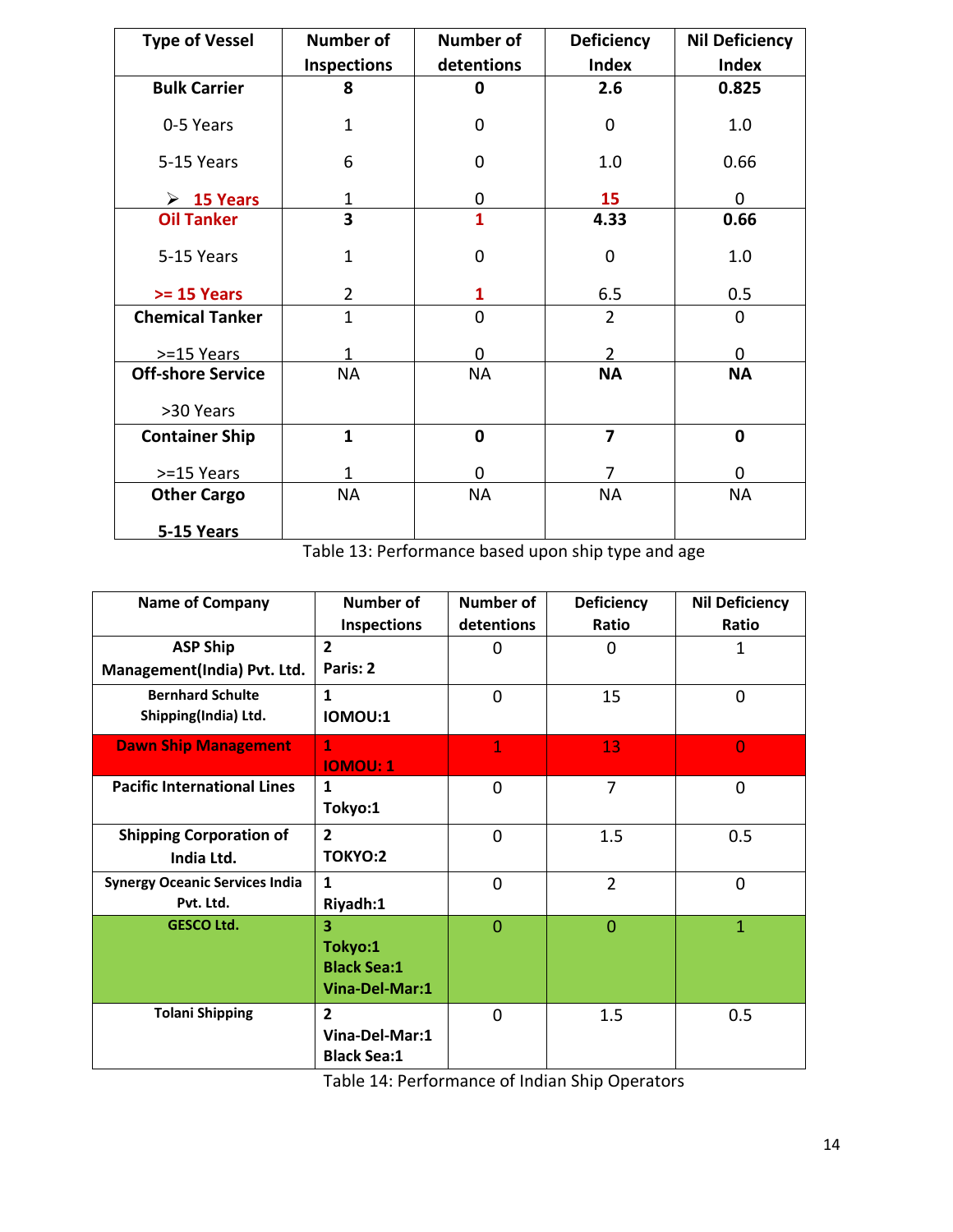| Recognized<br>Organization | <b>Number of</b><br>inspections | <b>Number of</b><br>detentions | <b>Deficiency</b><br>Ratio | <b>Nil Deficiency</b><br>Ratio |
|----------------------------|---------------------------------|--------------------------------|----------------------------|--------------------------------|
| IRS/BV                     |                                 |                                |                            |                                |
| IRS/DNV, GL, DNV-          |                                 |                                |                            |                                |
| IRS/LR                     |                                 |                                |                            |                                |
| IRS/NK                     |                                 |                                |                            |                                |
| <b>IRS</b>                 |                                 |                                | 3.9                        | 0.625                          |

Table 15: Performance of Recognized Organizations

| Code | <b>Type</b>                                    | <b>Number (%age</b> | <b>Typical deficiencies</b>                   |
|------|------------------------------------------------|---------------------|-----------------------------------------------|
|      |                                                | of total)           |                                               |
| 011  | <b>Certificates and Documents: Ships</b>       | 1(2.3%)             |                                               |
|      | <b>Certificate</b>                             |                     |                                               |
| 021  | <b>Structural Conditions</b>                   | 3(7%)               | Deck condition                                |
| 031  | <b>Water/Weathertight Conditions</b>           | 8(18.6%)            | Cargo and other Hatchways                     |
| 041  | <b>Emergency Systems</b>                       | 2(4.7%)             | <b>Emergency Fire Pumps and its</b><br>pipes. |
| 051  | <b>Radio Communication</b>                     | 1(2.3%)             | <b>INMARSAT not working</b>                   |
| 061  | <b>Cargo Operations including</b>              | 1(2.3%)             | <b>Lashing Material</b>                       |
|      | equipment                                      |                     |                                               |
| 071  | <b>Fire Safety</b>                             | 4(9.3%)             | Dirty Engine Room; Lashings                   |
| 081  | <b>Alarms</b>                                  | 1(2.3%)             | Hold water detection system                   |
| 092  | <b>Working and Living Conditions:</b>          | 3(7%)               | Crew Protection.                              |
|      | <b>Working Conditions</b>                      |                     |                                               |
| 101  | <b>Safety of Navigation</b>                    | 2(4.7%)             | Charts                                        |
| 111  | <b>Life Saving Appliances</b>                  | 2(4.7%)             | Oil leakage from lifeboat ramp                |
| 131  | <b>Propulsion and Auxiliary Machinery</b>      | 6(13.9%)            | Propulsion Machinery; Non-                    |
|      |                                                |                     | operational Aux Engine, Main Air              |
|      |                                                |                     | Compressor, SW Pump                           |
| 141  | <b>Pollution Prevention- MARPOL Annex</b>      | 2(4.7%)             | Oil filtering equipment.                      |
| 145  | <b>Pollution Prevention- MARPOL Annex</b><br>v | 3(7%)               | Garbage Management Plan                       |
| 146  | <b>Pollution Prevention- MARPOL Annex</b>      | 2(4.7%)             | Non-operational Incinerator                   |
|      | v                                              |                     |                                               |
| 151  | <b>ISM</b>                                     | 1(2.3%)             |                                               |
| 184  | Labour Condition - Health Protection,          | 1(2.3%)             |                                               |
|      | <b>Medical Care, Welfare &amp; Social</b>      |                     |                                               |
|      | <b>Security</b>                                |                     |                                               |
| 171  | <b>Others</b>                                  |                     | Safety in general                             |
|      |                                                |                     |                                               |

Table 16: Break up of deficiencies

Prepared by: Shri Vikrant Rai, Engineer & Ship Surveyor

Approved by: Shri B.R.Sekhar, Chief Surveyor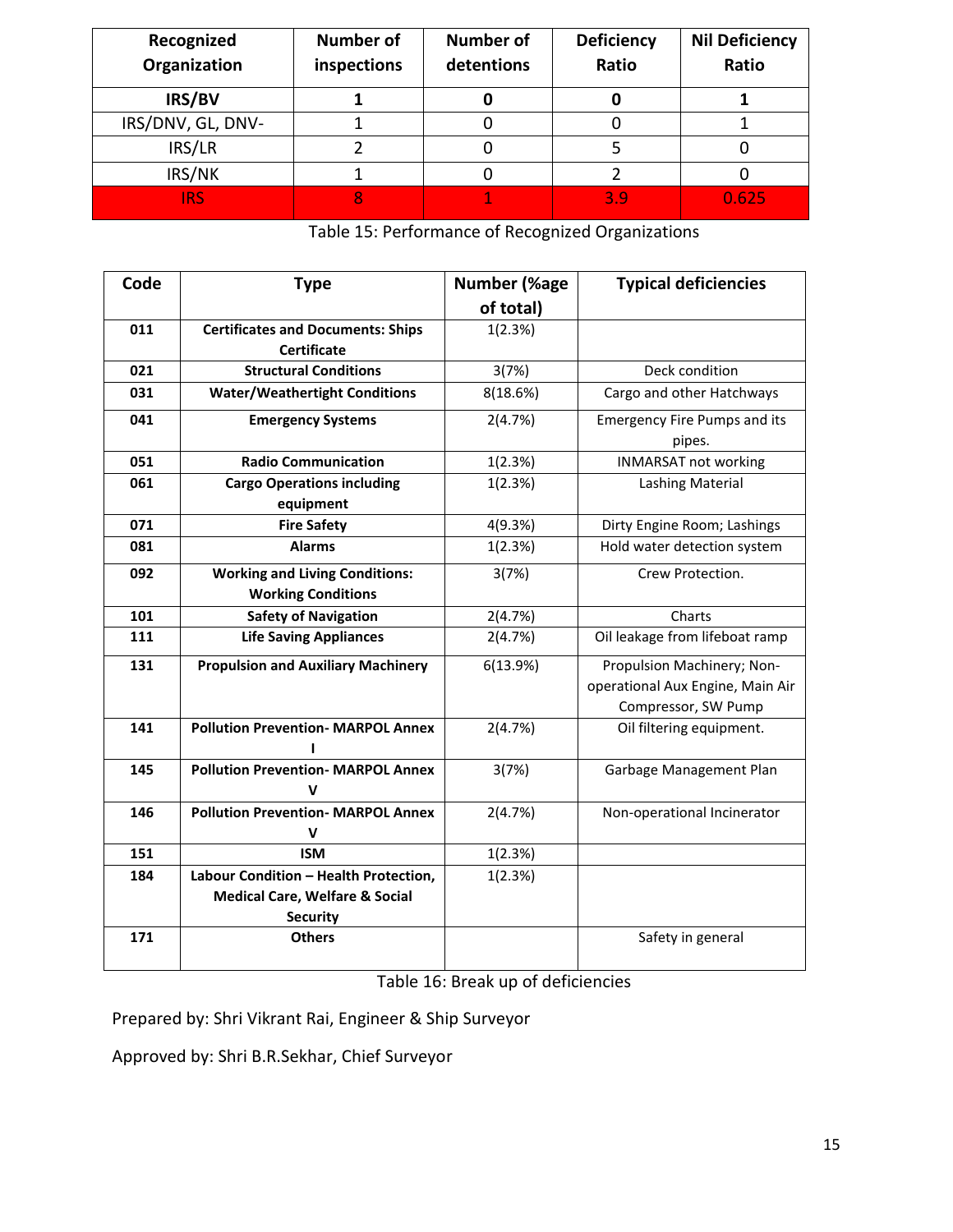| <b>List of Authorized Surveyors February 2018</b> |                                         |            |                          |                       |                |                         |  |
|---------------------------------------------------|-----------------------------------------|------------|--------------------------|-----------------------|----------------|-------------------------|--|
| Sr.No                                             | Name of the<br><b>PSCO</b>              | MMD        | <b>FSI</b><br><b>PSC</b> |                       | February, 2018 |                         |  |
|                                                   |                                         |            | Authorization            |                       | <b>FSI</b>     | <b>PSC</b>              |  |
| 1.                                                | Capt S.K.Das<br><b>DYNA</b>             | Chennai    | Yes                      | Yes                   | NA             | NA                      |  |
| 2.                                                | Shri<br>A.K.Choudhury                   | Chennai    | Yes                      | Yes                   | $\mathbf{1}$   | $\mathbf{2}$            |  |
| $\overline{3}$ .                                  | Shri Shirish Kumar                      | Chennai    | Yes                      | Yes                   | 1              | $\mathbf{2}$            |  |
| 4.                                                | Captain Tapesh<br>Ghosh NS              | Chennai    | Yes                      | Not yet<br>authorised | 1              | NA                      |  |
| 5.                                                | Shri S.S.Murty<br>E&SS                  | Vizag      | Yes                      | Yes                   | 4              | 5                       |  |
| 6.                                                | Shri Gopikrishna C<br>E&SS              | Tuticorin  | Yes                      | Yes                   | $\mathbf 0$    | $\mathbf{o}$            |  |
| $\overline{7}$ .                                  | Shri Ravi Moka SS                       | Chennai    | Yes                      | Not yet<br>authorised | $\mathbf{1}$   | NA                      |  |
| 8.                                                | Shri Sajendra<br>Oraon E&SS             | Jamnagar   | Yes                      | Yes                   | <b>NA</b>      | <b>NA</b>               |  |
| 9.                                                | Captain A.K.Patel                       | Kandla     | Yes                      | Yes                   | $\mathbf 2$    | $\mathbf{1}$            |  |
| 10.                                               | Shri Y Jaisinghania<br><b>SS</b>        | Kochi      | Yes                      | Not yet<br>authorized | $\mathbf{1}$   | NA                      |  |
| 11.                                               | Shri. P. C. Majhi,<br><b>E &amp; SS</b> | Mumbai     | Yes                      | Yes                   | 1              | $\mathbf{1}$            |  |
| 12.                                               | Shri A.K.Sinha                          | Port Blair | Yes                      | Not yet<br>authorised | 1              | NA                      |  |
| 13.                                               | Captain R.Sagar,<br><b>DYNA</b>         | Kolkata    | Yes                      | Not yet<br>authorized | $\mathbf o$    | NA                      |  |
| 14.                                               | Shri K.M.Rao<br>E&SS                    | Kolkata    | Yes                      | Yes                   | $\mathbf 0$    | $\overline{4}$          |  |
| 15.                                               | Shri S.K.Das,<br>E&SS                   | Kolkata    | Yes                      | Yes                   | $\mathbf 0$    | 4                       |  |
| 16.                                               | Shri U.Rehman                           | Kolkata    | Yes                      | Yes                   | 0              | $\overline{\mathbf{r}}$ |  |
| 17.                                               | Shri. N. Bhaskaran.                     | Kolkata    | Yes                      | Not yet<br>authorized | $\overline{2}$ | NA                      |  |
| 18.                                               | Captain N.Mandal                        | Paradip    | Not yet<br>authorized    | Not yet<br>authorized | NA             | NA                      |  |
| 19.                                               | Shri A.Chaki E&SS                       | Haldia     | Yes                      | Yes                   | <b>NA</b>      | NA                      |  |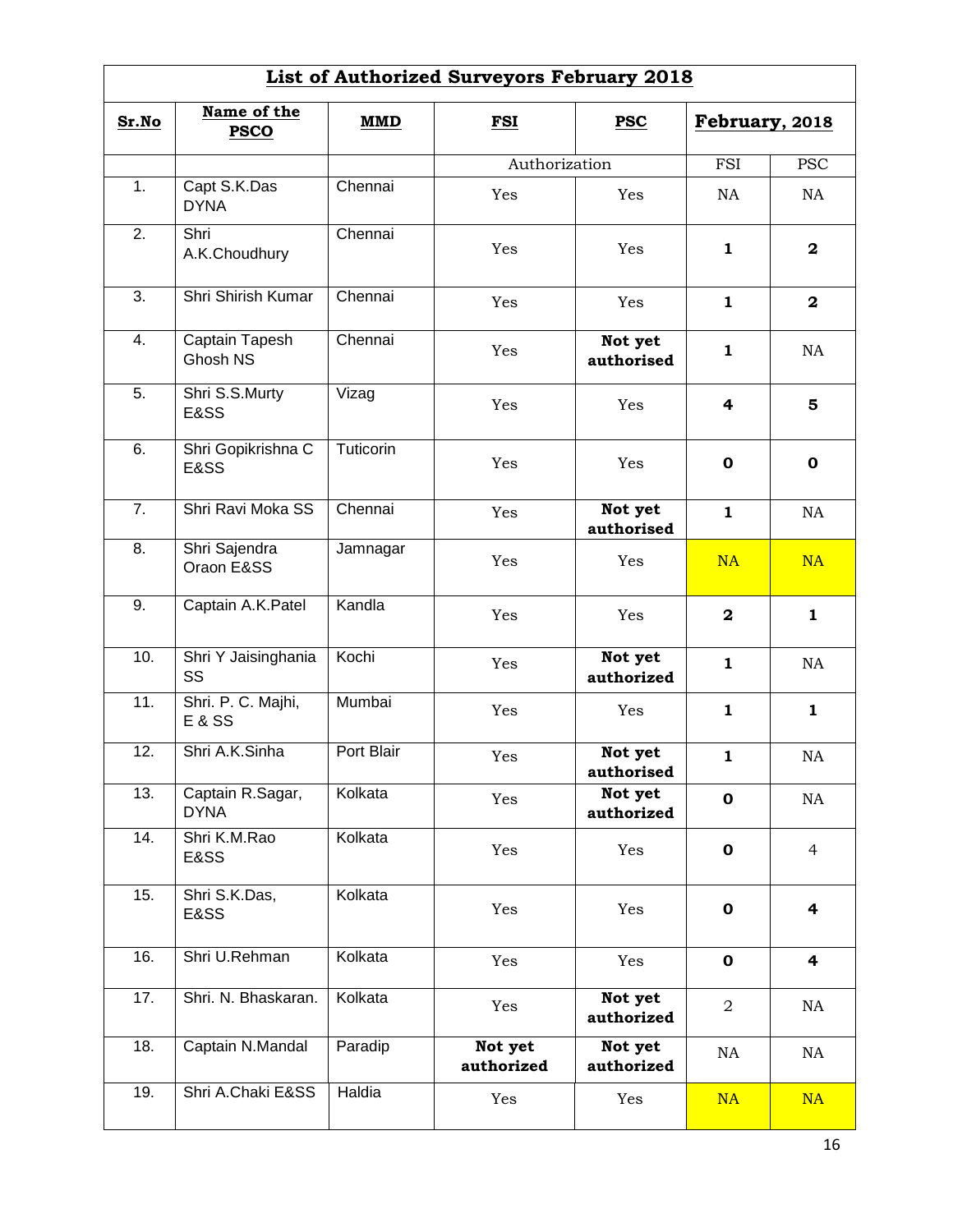| Sr.No | Name of the<br><b>PSCO</b>       | <b>MMD</b>              | FSI                     | <b>PSC</b>              | February, 2018 |              |
|-------|----------------------------------|-------------------------|-------------------------|-------------------------|----------------|--------------|
|       |                                  |                         | Authorization           |                         | FSI            | <b>PSC</b>   |
| 20.   | Capt. S.<br>Mukhopadhya          | Haldia                  | Yes                     | Not yet<br>authorized   | $\mathbf{2}$   | NA           |
| 21.   | Shri R.R.Subbarao<br>E&SS        | Paradip                 | Yes                     | Not yet<br>authorised   | 3              | NA           |
| 22.   | <b>Shri Nishant SS</b>           | Kolkata                 | Yes                     | Not yet<br>authorized   | $\mathbf{0}$   | NA           |
| 23.   | Shri L.Natarajan<br>SS           | Mumbai                  | Yes                     | Yes                     | $\mathbf 0$    | $\mathbf 0$  |
| 24.   | Shri P.Nair                      | Kochi                   | Yes                     | Yes                     | $\mathbf 0$    | $\mathbf{2}$ |
| 25.   | Shri C.S.Kiran<br>E&SS           | Kochi                   | Yes                     | Yes                     | 1              | $\mathbf{1}$ |
| 26.   | Shri V.V.Paul<br><b>E&amp;SS</b> | <b>New</b><br>Mangalore | Yes                     | Yes                     | $\mathbf 0$    | 6            |
| 27.   | Captain S.K.Nair<br><b>NS</b>    | Kochi                   | Not yet<br>authorized   | Not yet<br>authorized   | NA             | NA           |
| 28.   | Captain A.K.Azad<br><b>DYNA</b>  | Mumbai                  | Yes                     | Yes                     | NA             | $\mathbf 0$  |
| 29.   | Shri<br>J.Mukhopadhaya<br>E&SS   | Mumbai                  | Yes                     | Yes                     | 1              | $\mathbf{1}$ |
| 30.   | Shri<br>S.K.Shrivastava<br>E&SS  | Mumbai                  | Yes                     | Yes                     | $\mathbf{2}$   | $\mathbf 0$  |
| 31.   | Shri J.Senthilkumar<br>E&SS      | Mumbai                  | Yes                     | Yes                     | $\mathbf{1}$   | $\mathbf{1}$ |
| 32.   | Captain V. Manhas<br><b>NS</b>   | Mumbai                  | Yes                     | Not yet<br>authorised   | $\mathbf{3}$   | NA           |
| 33.   | Shri A. Srinivasa<br>E&SS        | Mumbai                  | Yes                     | Not yet<br>authorised   | $\mathbf{1}$   | NA           |
| 34.   | Captain Nitin<br>Mukesh NS       | Mumbai                  | Yes                     | Not yet<br>authorized   | $\mathbf 0$    | NA           |
| 35.   | Shri N.Oommen SS                 | <b>DGS</b>              | Not yet<br>authorised   | Not yet<br>authorised   | NA             | NA           |
| 36.   | Shri Bodhraj E&SS                | Marmugao                | Yes                     | Yes                     | $\mathbf 0$    | 6            |
| 37.   | Shri S.S.Gadkar<br><b>DYCS</b>   | Delhi                   | Yes                     | Yes                     | NA             | NA           |
| 38.   | Captain<br>K.R.Sundaram NS       | Delhi                   | To be re-<br>authorized | To be re-<br>authorized | NA             | NA           |